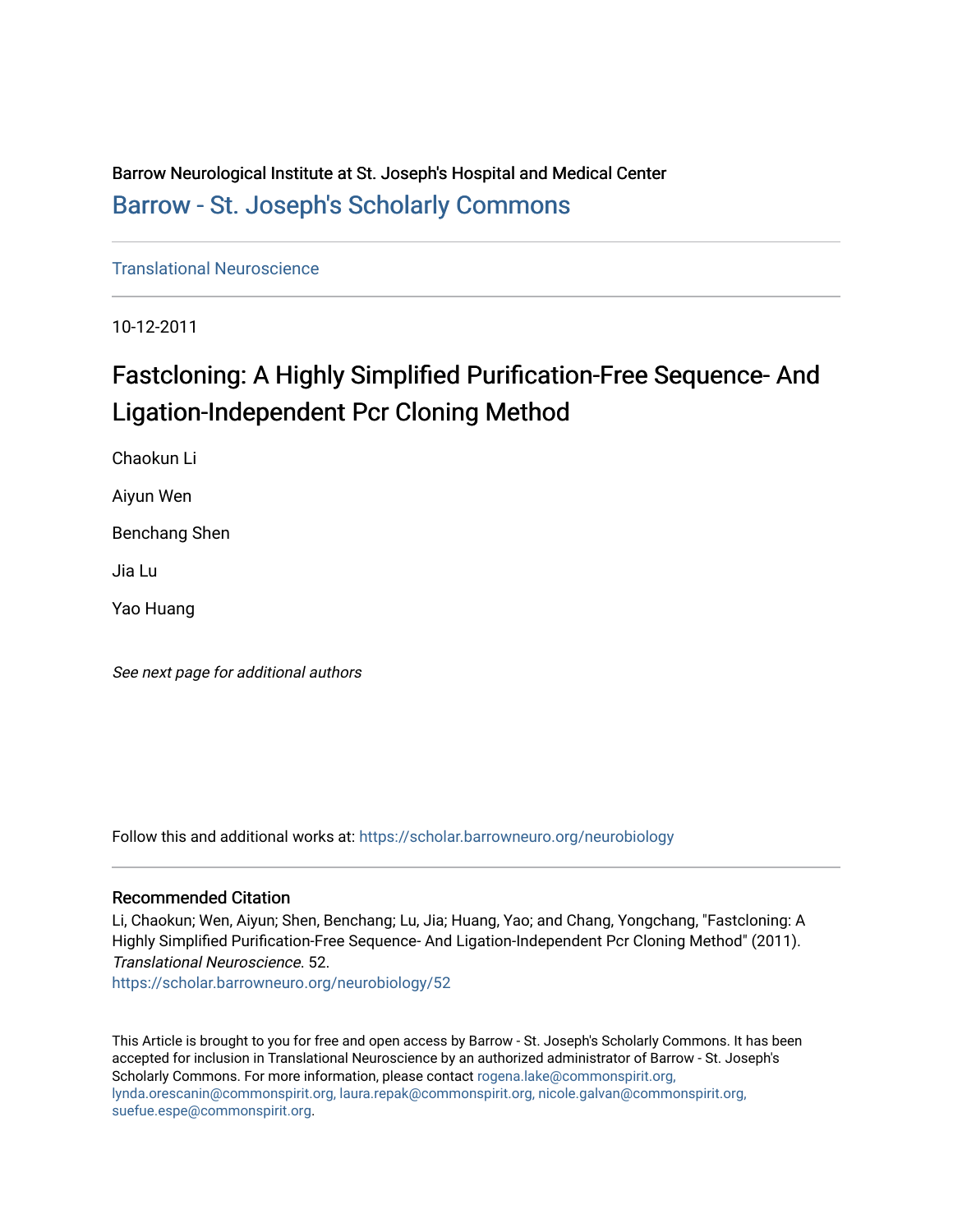## Authors

Chaokun Li, Aiyun Wen, Benchang Shen, Jia Lu, Yao Huang, and Yongchang Chang

This article is available at Barrow - St. Joseph's Scholarly Commons: [https://scholar.barrowneuro.org/neurobiology/](https://scholar.barrowneuro.org/neurobiology/52) [52](https://scholar.barrowneuro.org/neurobiology/52)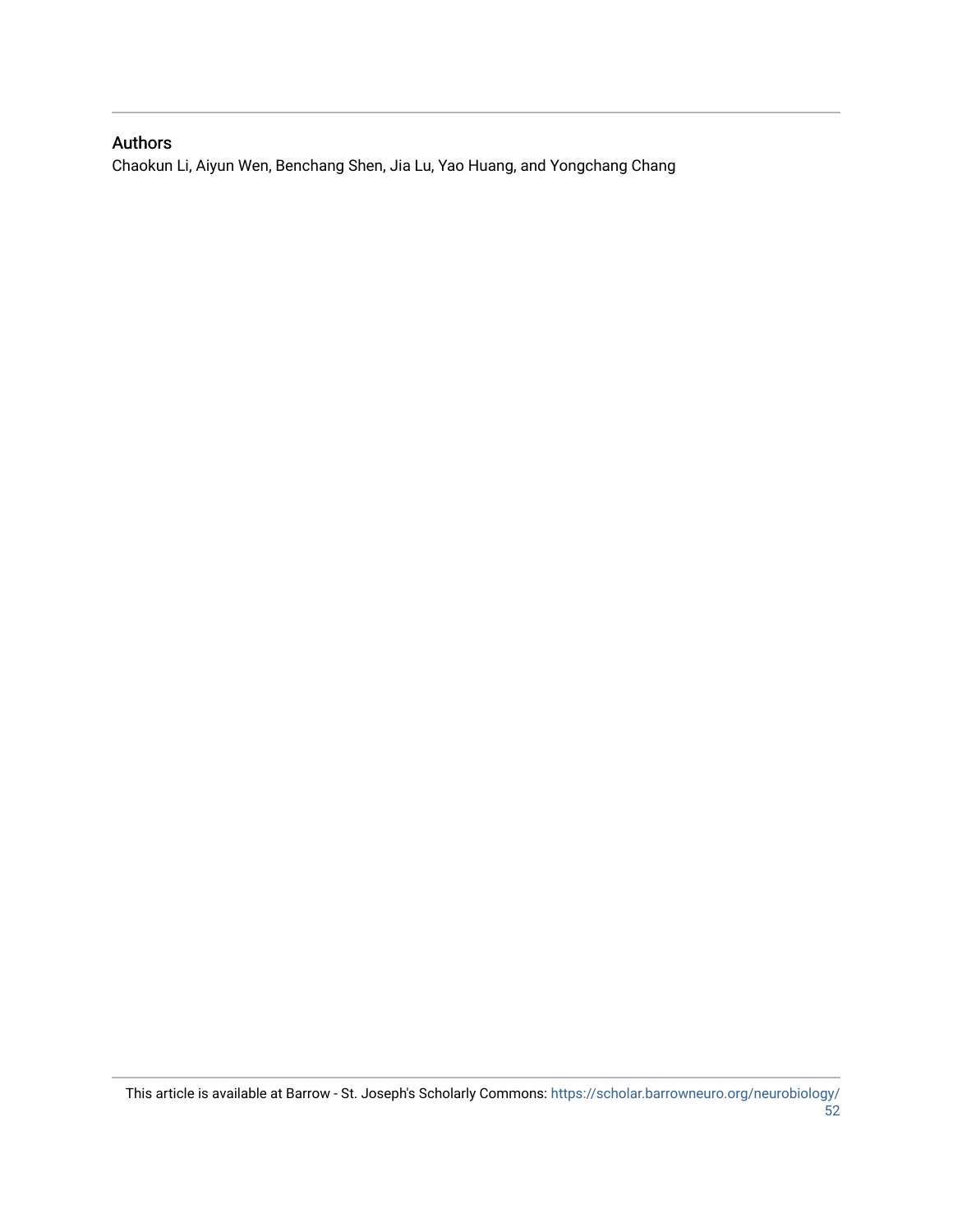## **METHODOLOGY ARTICLE Example 20 and 20 and 20 and 20 and 20 and 20 and 20 and 20 and 20 and 20 and 20 and 20 and 20 and 20 and 20 and 20 and 20 and 20 and 20 and 20 and 20 and 20 and 20 and 20 and 20 and 20 and 20 and 20**



# FastCloning: a highly simplified, purification-free, sequence- and ligation-independent PCR cloning method

Chaokun Li<sup>1</sup>, Aiyun Wen<sup>1</sup>, Benchang Shen<sup>1,3</sup>, Jia Lu<sup>2</sup>, Yao Huang<sup>2</sup> and Yongchang Chang<sup>1\*</sup>

#### Abstract

Background: Although a variety of methods and expensive kits are available, molecular cloning can be a timeconsuming and frustrating process.

Results: Here we report a highly simplified, reliable, and efficient PCR-based cloning technique to insert any DNA fragment into a plasmid vector or into a gene (cDNA) in a vector at any desired position. With this method, the vector and insert are PCR amplified separately, with only 18 cycles, using a high fidelity DNA polymerase. The amplified insert has the ends with ~16-base overlapping with the ends of the amplified vector. After *DpnI* digestion of the mixture of the amplified vector and insert to eliminate the DNA templates used in PCR reactions, the mixture is directly transformed into competent E. coli cells to obtain the desired clones. This technique has many advantages over other cloning methods. First, it does not need gel purification of the PCR product or linearized vector. Second, there is no need of any cloning kit or specialized enzyme for cloning. Furthermore, with reduced number of PCR cycles, it also decreases the chance of random mutations. In addition, this method is highly effective and reproducible. Finally, since this cloning method is also sequence independent, we demonstrated that it can be used for chimera construction, insertion, and multiple mutations spanning a stretch of DNA up to 120 bp.

**Conclusion:** Our FastCloning technique provides a very simple, effective, reliable, and versatile tool for molecular cloning, chimera construction, insertion of any DNA sequences of interest and also for multiple mutations in a short stretch of a cDNA.

#### Background

Molecular cloning is one of the most widely used techniques in biomedical research laboratories. Traditionally, molecular cloning joins insert and vector by T4 DNA ligase after restriction digestion to excise insert from a donor vector or from a PCR product with restriction enzyme recognition sites added to the ends [\[1](#page-11-0)]. Although this is a widely used method, it involves multiple steps and is time consuming. This multi-step process also makes it difficult or complicated for troubleshooting. To overcome the difficulties encountered in the original cloning method, many other alternative cloning methods have been developed over the last two decades. These methods include

Full list of author information is available at the end of the article





© 2011 Li et al; licensee BioMed Central Ltd. This is an Open Access article distributed under the terms of the Creative Commons Attribution License [\(http://creativecommons.org/licenses/by/2.0](http://creativecommons.org/licenses/by/2.0)), which permits unrestricted use, distribution, and reproduction in any medium, provided the original work is properly cited.

<sup>\*</sup> Correspondence: [yongchang.chang@chw.edu](mailto:yongchang.chang@chw.edu)

<sup>&</sup>lt;sup>1</sup> Division of Neurobiology, Barrow Neurological Institute, St. Joseph's Hospital and Medical Center, Phoenix, AZ, USA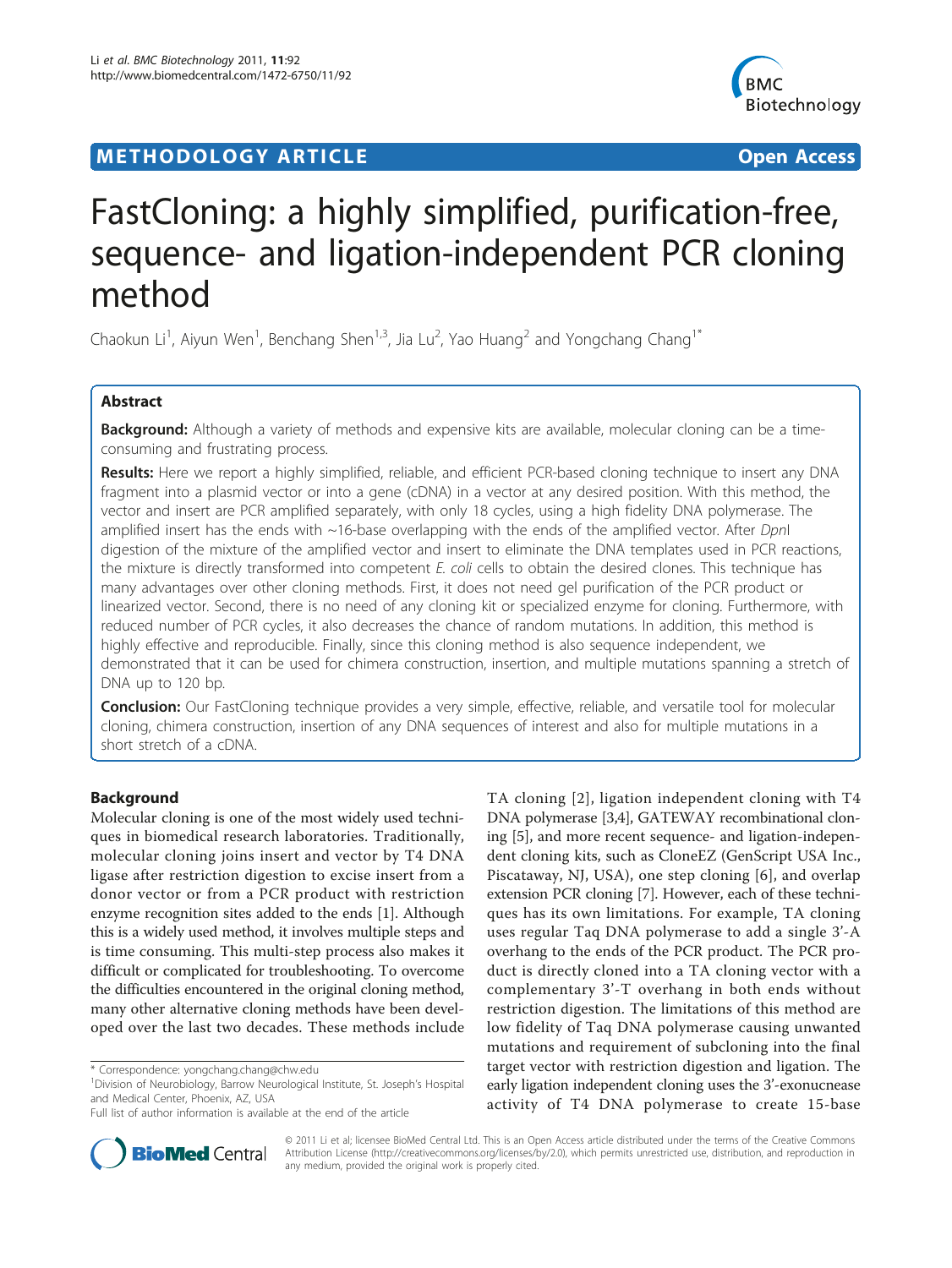5'overhangs in the ends of insert and complementary 5' overhangs in the ends of vector. This technique requires specific sequences to create 15-base overhangs. Gateway recombinational cloning uses site-specific recombination to transfer cDNAs between donor and destination vectors, which requires additional specific sequences for recombination. The latest ligation-independent cloning, such as CloneEZ and In-Fusion cloning kits, uses some DNA polymerase to generate sticky ends in the vector and insert without specific sequence requirement, except for restriction sites to linearize the vector. However, the new ligation independent cloning still requires purification of the digested vector and PCR-amplified insert, and the purchase of purification and cloning kits. Similarly, overlap extension PCR cloning also requires purification of the first round PCR products (vector and insert) and an additional round overlap extension PCR, which usually generates multiple bands, for producing linked vector and insert. One-step "quick assemble" cloning does not need purification of PCR products. However, it includes two sequential 35-cycle PCRs with a total number of 70 cycles. The first-round PCRs are used to amplify insert and linear vector. The second-round PCR is essentially the overlap extension PCR to assemble vector and insert into a single linear PCR product. Another ligation independent cloning technique, using nick DNA endonuclease to create long single-strand 5' overhangs in the vector and PCR-amplified insert [[8\]](#page-11-0), requires specific sequences for nick DNA endonuclease and purification of the PCR product.

Purification of PCR product not only takes extra time and requires purification kit, but also potentially creates additional problems. For example, to compensate for the loss of PCR product during purification, the number of PCR cycles is generally 25-30. High number of PCR cycles increases the chance of random mutations or, in our experiences, dramatically decreases cloning efficiency for the PCR products generated by high fidelity DNA polymerases. This is especially true for the enzyme with high processability, such as pfuUltraII DNA polymerase. The decrease in cloning efficiency cannot be completely overcome by using state-of-the-art cloning kits, such as CloneEZ. Using this kit (with gel purification of digested vectors and PCR-amplified inserts), the successful rate in our laboratory still varies significantly with overall successful rate less than 50%. In the PCR-based QuickChange mutagenesis, the number of PCR cycles is recommended to be 12-18. Increase in PCR cycles could decrease efficiency according to the QuickChange protocol. Thus, these phenomena made us believe that the proofreading PCR enzymes could potentially damage the ends of PCR products if the number of PCR cycles increases. This could be due to the fact that the high fidelity DNA polymerases with the proofreading ability have 3' exonuclease activity. In the presence of dNTPs, the ends of PCR products can be protected from this 3' exonuclease activity. It is possible that depletion of dNTPs in high number of PCR cycles or dilution of dNTPs in the early stage of purification would weaken the 3' ends protection against 3' exonuclease activity of the DNA polymerase, which results in the damage of PCR products and makes cloning extremely difficult.

To circumvent the above-mentioned problems, we developed a cloning method termed FastCloning. With this method, both insert and vector are amplified by 18 PCR cycles with a high fidelity DNA polymerase. The unpurified PCR products of the vector and insert are then directly mixed at some ratios (see below) and digested by DpnI restriction enzyme to destroy their methylated DNA templates. Finally, the digested mixture is transformed into competent cells to obtain the target clones. The PCR amplification of vector is designed to make it possible to clone an insert into any position of the vector, to bypass vector digestion (and restriction site limitation) and purification steps, and to be compatible with DpnI digestion of the insert without further inactivation of the enzyme. Thus, this method can be used to construct cDNAs of fusion proteins or chimera without limitation by available restriction sites. In this study, we experimentally validated all these applications with our new method. In addition, a similar method can be easily adapted for deletion of a DNA fragment.

#### Methods

Figure [1](#page-4-0) illustrates the highly simplified procedure of our FastCloning method. Briefly, after gel confirmation of PCR products, the remaining unpurified PCR reactions, containing amplified vector and insert, are mixed and digested with DpnI for 1 hour at 37°C. The digested mixture is then directly transformed into chemically competent Stratagene XL-10 Gold or NEB 10-beta E. coli cells.

The primers were designed with Oligo Analyzer 1.5 ([http://www.genelink.com\)](http://www.genelink.com) to have an annealing temperature around 60°C (Nearest Neighbor method). The forward primer for vector amplification is in the 3' side of the polylinker region. The reverse primer for vector amplification is in the 5' side of the polylinker, and its reverse and complementary sequence was generated by Oligo Explorer 1.5. The primers for insert amplification have insert-specific sequences and additional 15-17 bases (depending on the GC content) overlapping with the vector ends. The specific sequences of primers used in this study are listed in Table [1](#page-5-0). All the primers used in this study were synthesized by Invitrogen Corporation (Carlsbad, CA).

The PCR reaction components were: 50 μl total volume, 0.5 μl Phusion DNA polymerase (New England Biolabs, Ipswich, MA), or 0.8  $\mu$ l *Pfu* Turbo, or PfuUltra DNA polymerase (Agilent Technologies, Inc, Santa Clara, CA), 5 μl  $10 \times$  buffer; 5 μl of 2.5 mM dNTPs;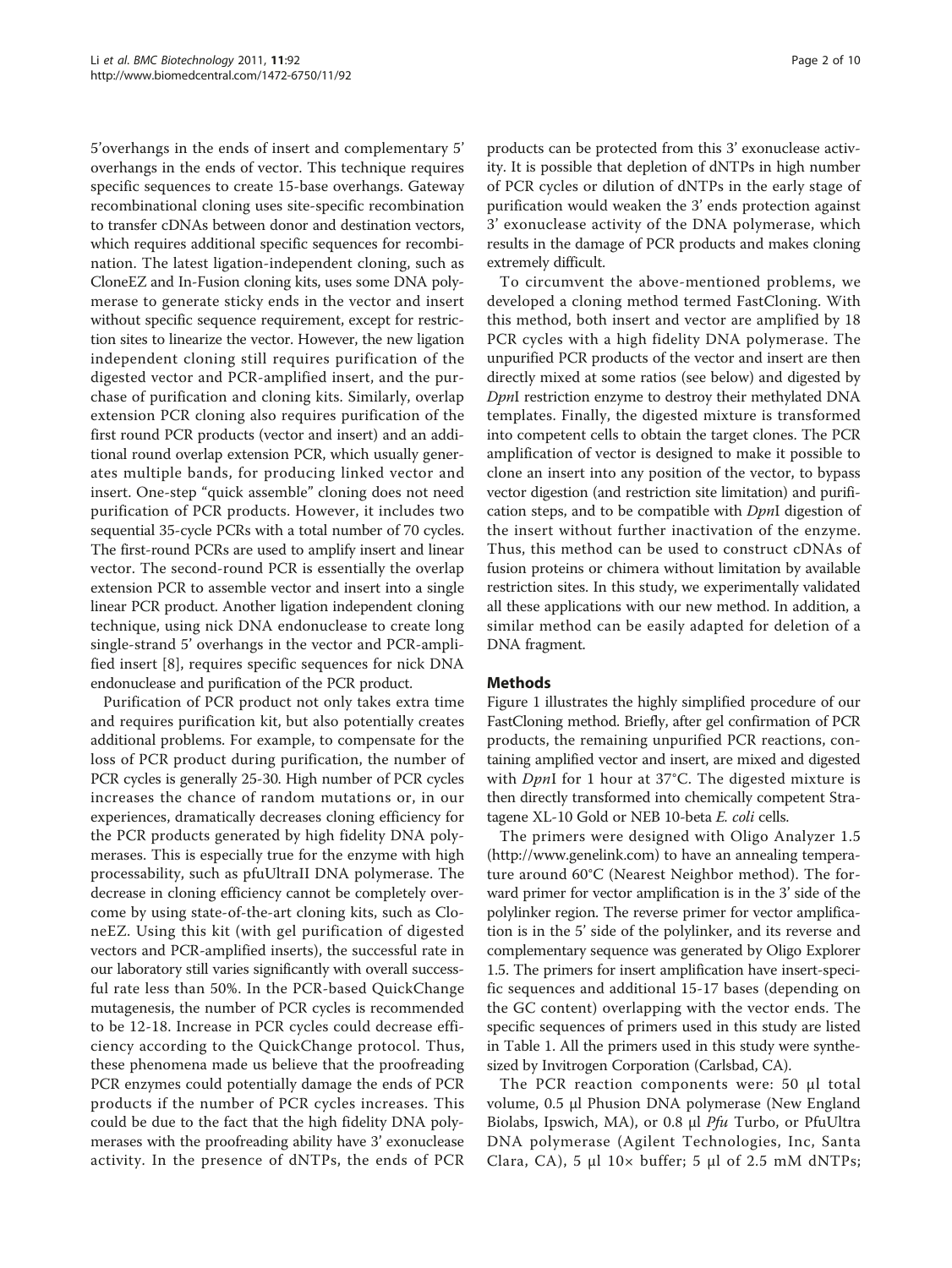<span id="page-4-0"></span>

10 ng of plasmid DNA template; 5 pmol of each primer. The PCR cycling parameters were 98°C 3 min, (98°C 10 sec, 55°C 30 sec, 72°C 20 sec/kb) × 18 cycles, 72°C 5 min, and 4°C infinite for Phusion DNA polymerase, and 95°C 3 min, (95°C 15 sec, 55°C 1 min, 72°C 1 min/kb)  $\times$ 

18 cycles, 72°C 5 min, and 4°C infinite for Pfu Turbo or PfuUltra DNA Polymerase. The PCR products (5 μl for each product) were examined with 1% agarose gel electrophoresis with ethidium bromide staining using VWR Mini Gel electrophoresis setup (VWR International,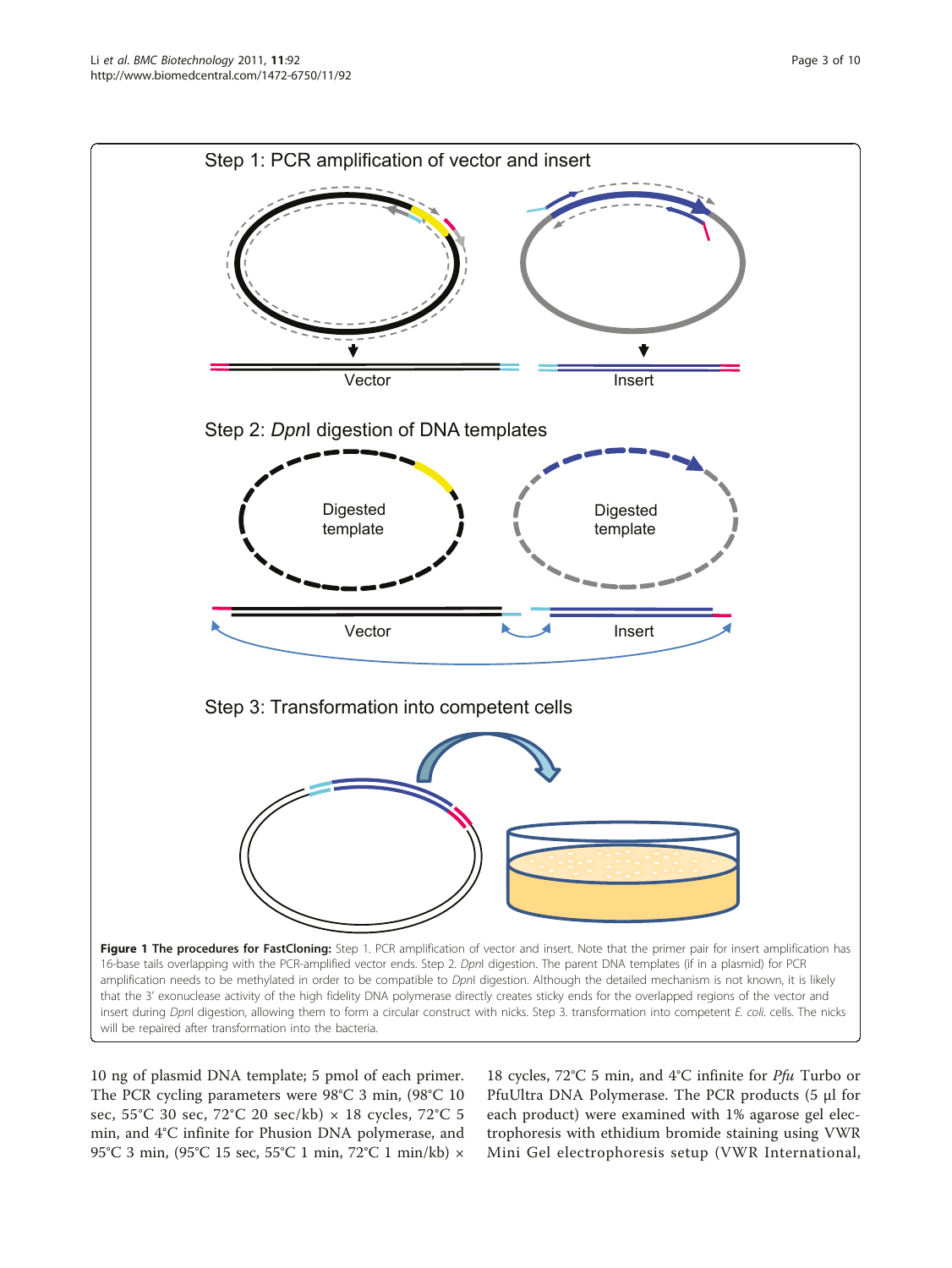<span id="page-5-0"></span>Table 1 Primers used in the cloning or mutagenesis experiments

| Primer name             | <b>Primer description</b>                                    | Primer sequence                                                                               |
|-------------------------|--------------------------------------------------------------|-----------------------------------------------------------------------------------------------|
| pGEMHEStartRev          | Reverse primer for pGEMHE vector with start codon            | CATGGCCAAAGTTGAGCGTTTATTCTG                                                                   |
| pGEMHEStopFwd           | Forward primer for pGEMHE vector with stop codon             | TAAACCAGCCTCAAGAACACC                                                                         |
| p3X14startRV            | Reverse primer for p3xFlag-cmv-14 vector with start codon    | CATGGTGGCGAATTCGCGGCCGCAAGC                                                                   |
| p3X14endFW              | Forward primer for p3xFlag-cmv-14 vector                     | GGATCCCGGGCTGACTAC                                                                            |
| CHRNA9Startez           | Forward primer for CHRNA9 cloning into pGEMHE                | <b>CTCAACTTTGGCCATGAACTGGTCCCATTCCTGCAT</b>                                                   |
| CHRNA9Stopez            | Reverse primer for CHRNA9 cloning into pGEMHE                | TCTTGAGGCTGGTTTAATCCGCTCTTGCTATGATCAAA                                                        |
| CHRNB2qk5               | Forward primer for CHRNB2 cloning into pGEMHE                | GCTCAACTTTGGCCATGGCCCGGCGCTGCGG                                                               |
| CHRNB2qk3               | Reverse primer for CHRNB2 cloning into pGEMHE                | TICTIGAGGCTGGTTTACTTGGAGCTGGGGGCTG                                                            |
| CHRNA4_qk5              | Forward primer for CHRNA4 cloning into pGEMHE                | GCTCAACTTTGGCCATGGAGCTAGGGGGCCC                                                               |
| CHRNA4_qk3              | Reverse primer for CHRNA4 cloning into pGEMHE                | TICTIGAGGCTGGTTTAGATCATGCCAGCCAGCC                                                            |
| ECSM2_qk5               | Forward primer for ECSCR cloning into pGEMHE                 | GCTCAACTTTGGCCATGGGCACCGCAGGAGC                                                               |
| ECSM2_qk3               | Reverse primer for ECSCR cloning into pGEMHE                 | TTCTTGAGGCTGGTTTAAAGAACCTTCTCTGCTGAGAG                                                        |
| HEstartFW-p3X14         | Forward primer for ECSCR cloning into p3xFlag-cmv-14         | CGAATTCGCCACCATGGGCACCGCAGGAGC                                                                |
| HEendRV-p3X14           | Reverse primer for ECSCR cloning into p3xFlag-cmv-14         | AGTCAGCCCGGGATCCAAGAACCTTCTCTGCTGAGAG                                                         |
| ZACNgk5                 | Forward primer for ZACN cloning into pGEMHE                  | GCTCAACTTTGGCCATGATGGCCCTATGGTCCCTG                                                           |
| ZACNgk3                 | Reverse primer for ZACN cloning into pGEMHE                  | TICTTGAGGCTGGTTTACAGTCTAGGCCGCCTGC                                                            |
| APBB1qk5                | Forward primer for APBB1 cloning into pGEMHE                 | GCTCAACTTTGGCCATGTCTGTTCCATCATCACTGAG                                                         |
| APBB1qk3                | Reverse primer for APBB1 cloning into pGEMHE                 | TTCTTGAGGCTGGTTTATGGGGTATGGGCCCCCA                                                            |
| HTR3A5P381_5A5          | Forward primer of HTR3A for 5 Pro mutated to Ala             | CGCTGCCGCAGCAGCTCGGGAGGCCTCGCTG                                                               |
| HTR3A5P381_5A3          | Reverse primer of HTR3A for 5 Pro mutated to Ala             | GAGCTGCTGCGGCAGCGCTACATCTGTCCCTCGGG                                                           |
| pLXSN3'fwd              | Forward primer for pLXSN vector                              | GGATCCGGCTGTGGAATGTG                                                                          |
| pLXSN5'rev              | Forward primer for pLXSN vector                              | GAATTCCGGCGCCTAGAGAA                                                                          |
| Akt3v1&2Start           | Forward primer for Akt3v1 & v2 with Kozak sequence           | CTAGGCGCCGGAATTCCATCATGAGCGATGTTACCATTGTG                                                     |
| Akt3v1StopRev           | Reverse primer for Akt3v1 cloning into pLXSN                 | TTCCACAGCCGGATCCTTATTCTCGTCCACTTGCAGAGTAG                                                     |
| Akt3v2StopRev           | Reverse primer for Akt3v2 cloning into pLXSN                 | TTCCACAGCCGGATCCTTATTTTTTCCAGTTACCCAGCATGC                                                    |
| $\beta$ 2 $\beta$ 4N_Rv | Reverse primer for vector along with N-terminal cDNA         | GATGATGAGGTTGATGGTGTAG                                                                        |
| $\beta$ 2 $\beta$ 4C_Fw | Forward primer for insert amplification                      | CATCAACCTCATCATCCCCTG                                                                         |
| $\beta$ 2StopRv_HE      | Reverse primer for C-terminal $\beta$ 2 insert amplification | CTTGAGGCTGGTTTACTTGGAGCTGGGGGCTG                                                              |
| $\beta$ 4StopRv_HE      | Reverse primer for C-terminal $\beta$ 4 insert amplification | CTTGAGGCTGGTTTAGTCACGCTGGGCAGCGT                                                              |
| AChBPins1Fw             | Forward primer for AChBP insert1 to $\alpha$ 7 nAChR         | CCCGGCCCCACCAAGGACGACCCCCTGACCGTGACCCTGGG<br>CTTCACCCTGCAGGACATCATGGACGTGGATGAGAAGAAC         |
| AChBPins1Rv             | Reverse primer for AChBP insert1 to $\alpha$ 7 nAChR         | CTTGGTGGGGCCGGGGTACATGGGGCTTCTGTTGAACA<br>GGTCGCTCTTCAGTCTCATCTGGAACTCGCCTTGCAGG              |
| AChBPins2Fw             | Forward primer for AChBP insert2 to $\alpha$ 7 nAChR         | TGTGGGACCCCAACGAGTACGGCAACATCACCGACTTCAGA<br><b>ACCAGCGCCGCCGACATTTGGAAACCAGACATTCTTCTCTA</b> |
| AChBPins2Rv             | Reverse primer for AChBP insert2 to $\alpha$ 7 nAChR         | <b>TCGTTGGGGTCCCACATCAGGCTGTTCAGCTTCCATCTCT</b><br>GCTGCTCGTAGTACACGGTGGTTAAAACTTGGTTCTTCTC   |
| AChBPins3Fw             | Forward primer for AChBP insert3 to $\alpha$ 7 nAChR         | TCGCCGTGGTGACCCACGACGGCAGCGTGATGTTCATCCCCG<br>CCCAGAGACTGAGCTTCATGTGCTACATCGATGTACGCTGG       |
| AChBPins3Rv             | Reverse primer for AChBP insert3 to $\alpha$ 7 nAChR         | TGGGTCACCACGGCGATCTGGGGGCTCAGCACCTGCACGGGTC<br>TGGTGCTGCTGTAGGCGGTAATGTCTGGTTTCCAAATGTCGG     |
| AChBPins4Fw             | Forward primer for AChBP insert4 to $\alpha$ 7 nAChR         | CTTCGAGATCGACCTGAAGACCGACACCGA<br>CCAGGTGGATATCAGTGGCTATATCCCCA                               |
| AChBPins4Rv             | Reverse primer for AChBP insert4 to $\alpha$ 7 nAChR         | CAGGTCGATCTCGAAGCCGCTGTACACCCAGCTG<br>CCGAACTTCACGGCGCAGTGCTGCACATCAAAGG                      |
| AChBPins5Fw             | Forward primer for AChBP insert5 to $\alpha$ 7 nAChR         | TACAGCTGCTGCCCCGAGCCCTACATCGACGTGAA<br>CCTGGTGGTGAAGTTCCGCCGCAGGACACTCTAC                     |
| AChBPins5Rv             | Reverse primer for AChBP insert5 to $\alpha$ 7 nAChR         | CGGGGCAGCAGCTGTAGTGCTGCACCTGTCTGGTCT<br>GGGTGGCGCTCAGGATGTCCCATTCTCCATTGGGGA                  |

Marietta, GA, USA) running at 100 V for 30 min. The PCR products were then visualized under a UV transilluminator, and gel pictures were taken using an AGFA scanner.

After confirmation of PCR products, 1 μl of DpnI enzyme (New England Biolabs) was added into the remaining unpurified PCR reactions (45 μl for each product) for vector or insert separately. The vector and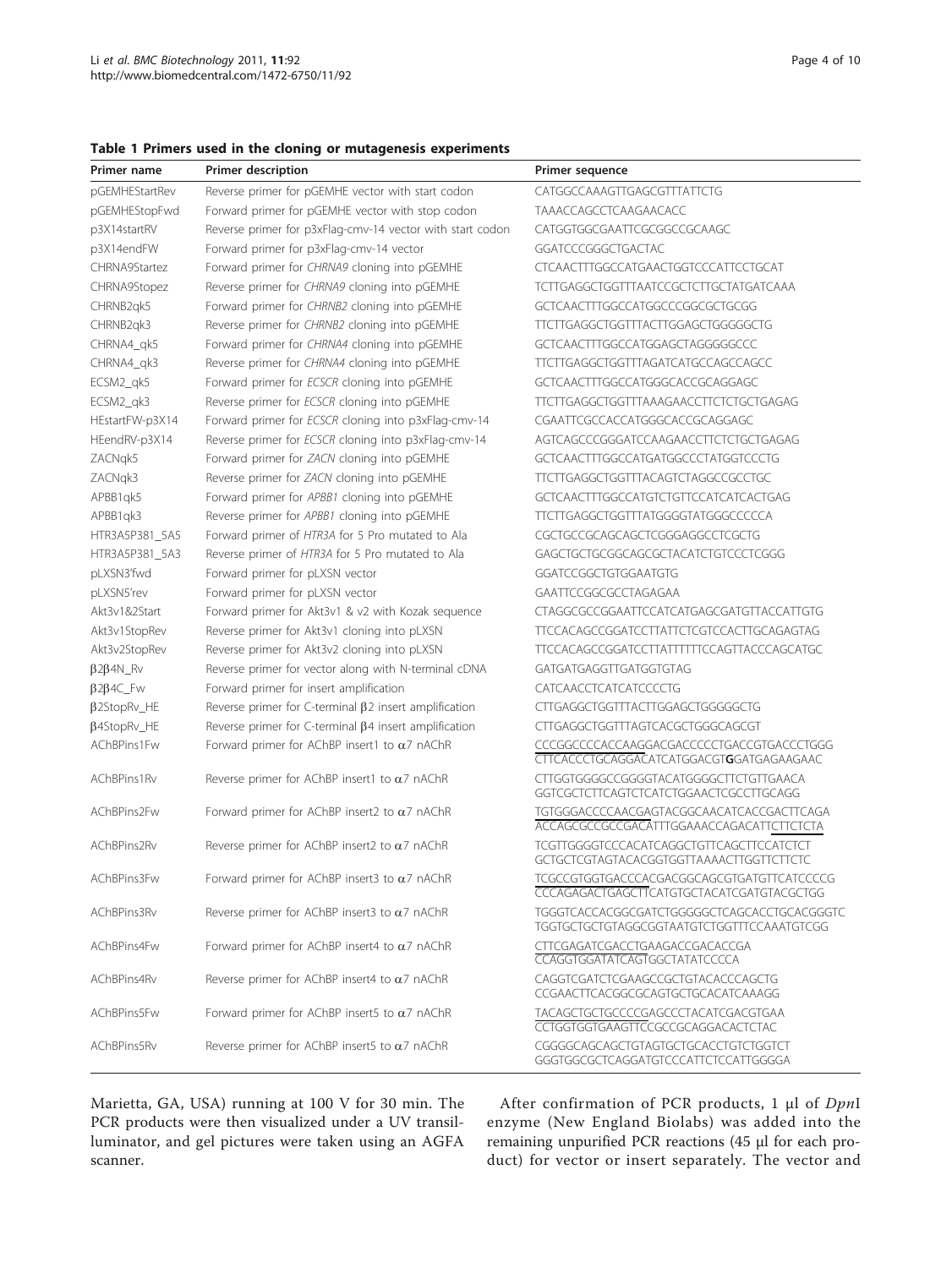insert were then mixed with 1:1 ratio (1:1, 1:2, and 1:4 for  $\alpha$ 9 nAChR subunit), and digested at 37°C for 1 hour. Two micro-liters (2, 4, and 8 μl for  $α9$  nAChR) of the digested vector-insert mixture were then added to 40 μl of chemically competent XL-10 Gold E. coli cells (prepared with rubidium chloride method) unless indicated otherwise. The mixture was then incubated for 30 min on ice. After heat shock at 42°C for 45 sec, 350 μl of SOC medium was added to the mixture. After 60 min shaking at 37°C and 350 rpm with an Eppendorf Thermomixer, the entire content was plated onto the LB agar plate containing 100 μg/ml ampicillin. The plates were then incubated at 37°C overnight. Next day, colonies from each constructs were picked for PCR confirmation of each construct using GoTaq DNA polymerase (Promega, Madison, WI, USA) and vector specific primers, and also for inoculation in the LB medium (with ampicillin) for overnight culture of each clone for mini-prep. The DNA mini-prep was performed using QIAprep Spin Miniprep Kit (QIAGEN, Valencia, CA, USA). All the cloned sequences were finally confirmed by automated DNA sequencing at the DNA lab of the Arizona State University using primers in the vectors.

Figure [2](#page-7-0) illustrates the application of this method to construct cDNAs encoding chimeric or fusion proteins. In this case, the PCR amplification of the vector also includes part of the cDNA in both ends. To insert a cDNA encoding a full-length protein, such as green fluorescence protein, the insert amplification should cover the entire coding region of the cDNA. For homologous domain swap chimera, insert amplification only needs to cover the corresponding region of a cDNA encoding a homologous fragment of protein. The detailed experimental procedures for chimera construction are essentially the same as cloning.

For insertion (or substitution) of a short DNA fragment (< 120 bp), the insert can be directly included in the primer sequences for vector amplification (Figure [3](#page-8-0)). This is a very convenient way to insert a short tag (such as myc tag or FLAG-tag) or to replace a short DNA fragment for chimera construction without limitation of the availability of specific DNA template for the insert. Introducing multiple mutations in a short (up to 120 bp) stretch of a cDNA is equivalent to replacing a short DNA fragment for chimera construction.

#### Results and Discussion

As a proof of principle, we subcloned several cDNAs into different vectors (human nicotinic receptor (nAChR)  $\alpha$ 4,  $\alpha$ 9 and  $\beta$ 2 subunits, and serotonin receptor type  $3A$  (5-HT<sub>3</sub>A) subunit into the pGEMHE vector, human endothelial cell-specific molecule 2 (ECSM2) into the p3XFLAG-CMV-14 vector, and Akt3v1 or Akt3v2 into pLXSN vector). pGEMHE is a vector containing 5' and 3' untranslated regions (5'UTR and  $3'UTR$ ) of *Xenopus*  $\beta$ -globin, which is highly expressed in Xenopus oocytes. With this vector, the protein expression level of the inserted gene in Xenopus oocyte can be increased by up to 200-fold [\[9](#page-11-0)].

We first optimized cloning conditions by cloning  $\alpha$ 9 nAChR subunit cDNA into the pGEMHE vector. Figure [4A](#page-9-0) is an example of agarose gel electrophoresis for verification of PCR products of the vector (pGEMHE) and insert ( $\alpha$ 9 nAChR). In each lane, 5 μl of PCR products was loaded. Note that amplification efficiency is the highest for Phusion DNA Polymerases and lowest for Pfu Turbo. We then compared cloning efficiency, in terms of number of colonies produced after transformation, for optimal ratio of vector and insert during DpnI enzyme digestion and optimal amount of the vector-insert mixture used in transformation. Vectors and inserts were mixed with three different ratios (1:1, 1:2, and 1:4 with a total volume of 16 μl), and incubated at 37°C for 1 h. Different amounts (2, 4, and 8  $\mu$ l) of the *Dpn*I-digested mixtures were then added into 40 μl of chemically competent XL-10 Gold E.coli cells for transformation. The number of colonies that grew on each plate was counted next day. Figure [4B](#page-9-0) shows the number of colonies that resulted from different DNA polymerases, vector to insert ratios (1:1, 1:2, and 1:4), and the amount of vector-insert mixture  $(2 \mu l, 4 \mu l,$  and  $8 \mu l)$  used for transformation. The results suggest that the best combination for colony formation is Phusion DNA polymerase amplification with 1:1 vector/insert ratio in *DpnI* digestion and 2 μl of vector-insert mix for transformation. Four colonies from the plates resulting from each DNA polymerase were picked up for DNA mini-prep. The PCR confirmation of the insert in the target vector (Figure [4C](#page-9-0)) was performed with the GoTaq DNA polymerase (Promega Corporation, Madison, WI) using the pGEMHE vector specific primer pair. Our results indicated that > 90% colonies (11 out of 12) were positive. We have also compared colony production efficiency for three different numbers of PCR cycle (12, 18, and 24 cycles) and three different durations (1, 2, and 4 hours) of incubation time for 37°C DpnI digestion with  $\alpha$ 9 nAChR cDNA cloned into pGEMHE and transformed into NEB 10-beta high efficiency competent E coli. The result shows that the 18cycle PCR amplification of vector and insert produced many more colonies than the 12-cycle and 24-cycle amplifications (31, 302, 43 colonies for 12, 18, and 24 cycles respectively). For incubation duration in DpnI digestion, 1, 2, and 4 hours of incubation had similar colony production efficiency with colony numbers of 281, 263, and 285 for 1, 2, and 4 hour-incubations, respectively). However, shorter incubation time is not recommended. In our QuickChange mutagenesis experiment, 30 min incubation in *DpnI* digestion could not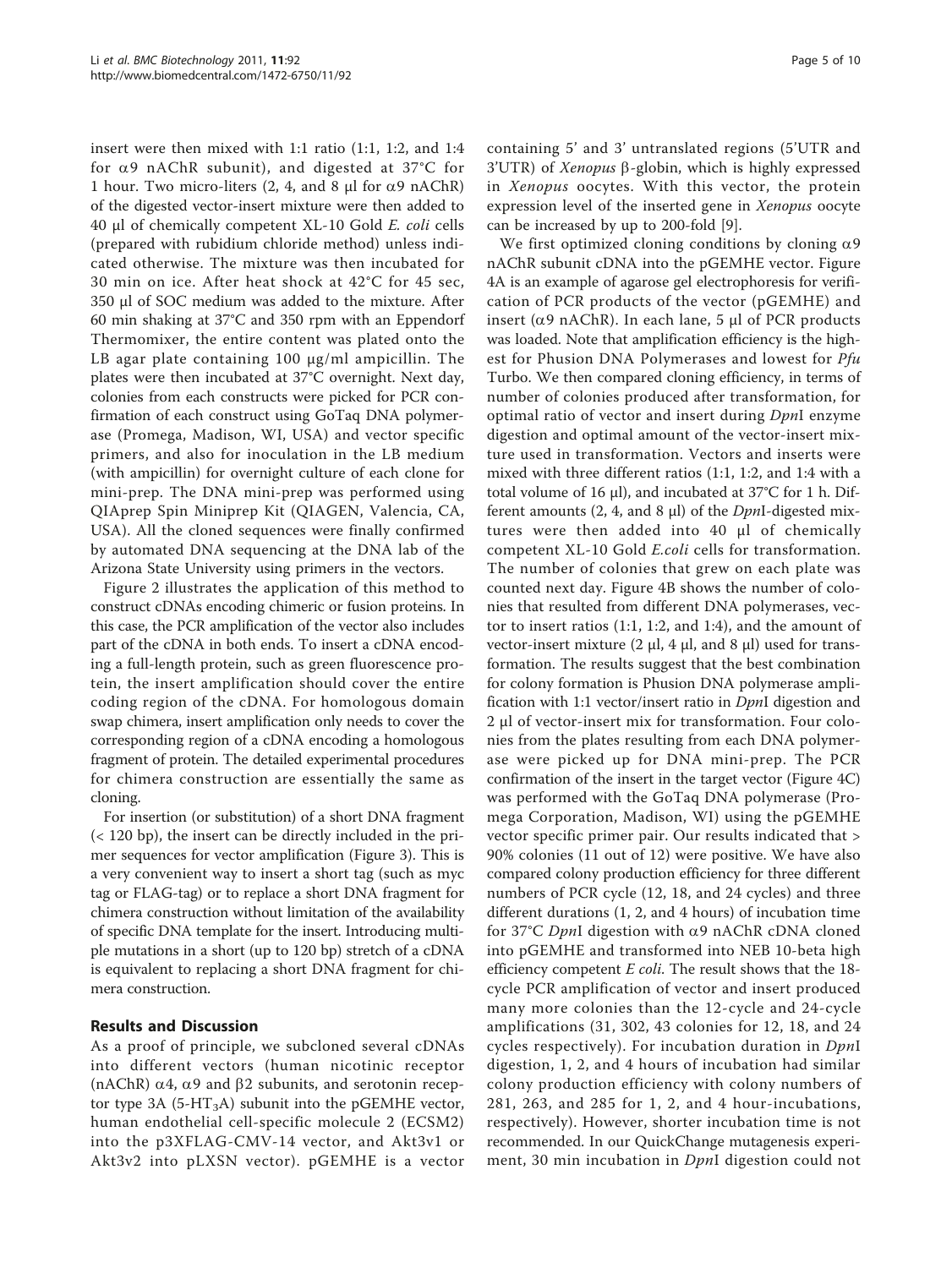adequately remove the wild-type template background and resulted in a significantly higher fraction of wild type constructs.

In addition, the PCR-based method could produce some unusual constructs. In our  $> 10$ -year practice with the QuickChange site-directed mutagenesis, we only encountered an unusual recombination once. With our FastCloning method in the past few months, we have not seen any unusual construct yet. Thus, if our cloning method produces unusual constructs, their occurrence

must be very low. Figure [4D](#page-9-0) is an example of using restriction digestion to screen clones to exclude unusual constructs. It would be a good practice to perform such a screening for all resulting clones before DNA sequencing. With the optimized cloning conditions (Phusion DNA polymerase, 1:1 vector/insert ratio, 18 cycle PCR amplification, 2 μl of vector-insert mix for transformation, and 1 hour *DpnI* digestion), we have also successfully cloned other cDNAs into the target vectors, and obtained positive clones at efficiency ranging from 43%



<span id="page-7-0"></span>Li et al. BMC Biotechnology 2011, <sup>11</sup>:92 http://www.biomedcentral.com/1472-6750/11/92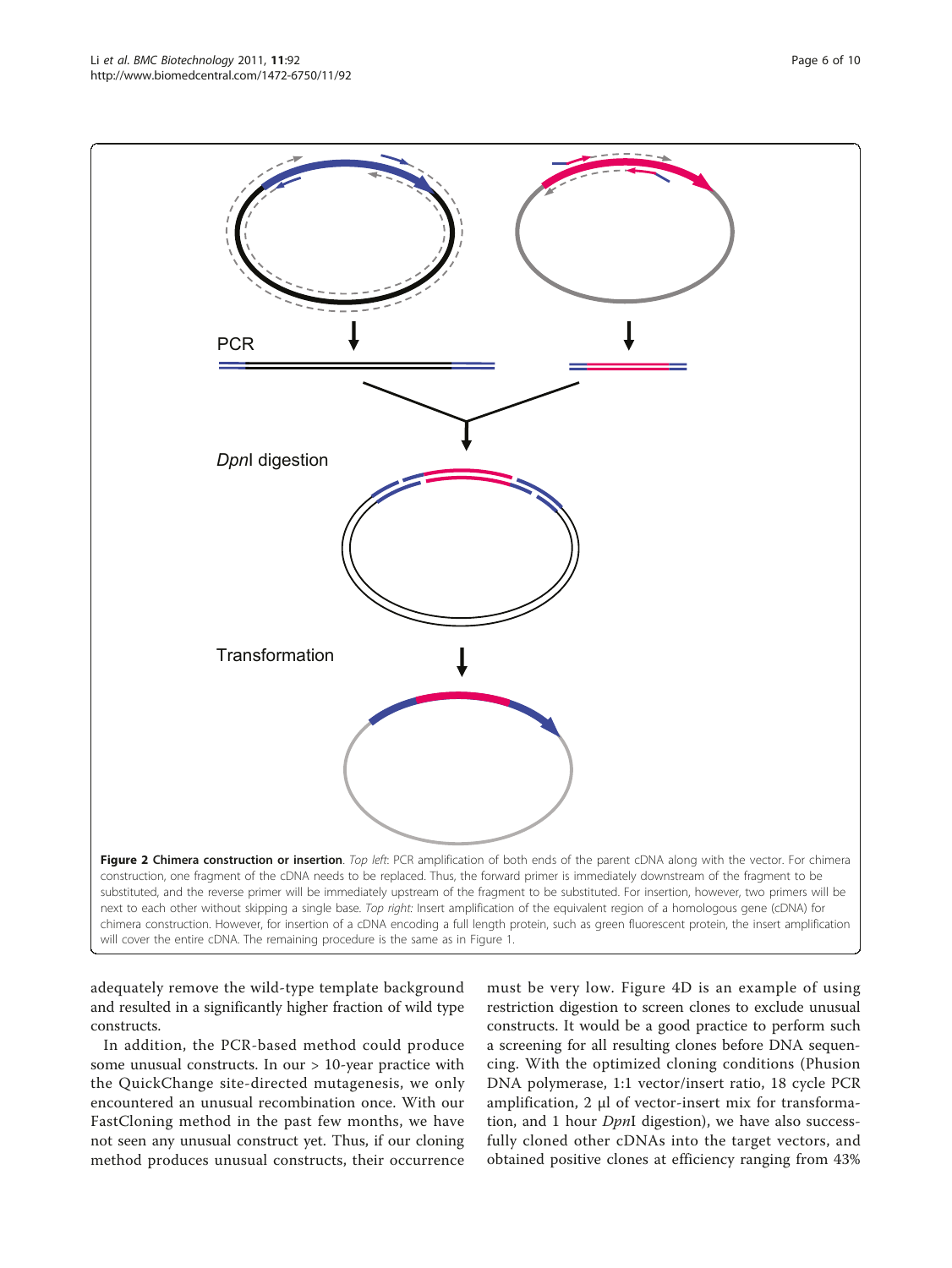<span id="page-8-0"></span>

to 100%, with an overall efficiency > 70%. The results further validate the versatility and reliability of this new technique.

Because the PCR amplification of vector can be controlled by primers to exact positions, our FastCloning method is truly sequence-independent. Thus, one can put an insert to any position and in any frame. This feature, although with only a small modification of standard cloning protocol, makes it easy to construct cDNAs for fusion proteins or chimeras. Furthermore, a minor variation of this technique can be applied for insertion of a short DNA fragment directly from two relative long primers for PCR amplification of a cDNA along with its vector. As a proof of principle, we have successfully created human nAChR cDNAs encoding  $\beta$ 2- $\beta$ 4 chimeric subunit proteins with C-terminal domain swap between the  $\beta$ 2 and  $\beta$ 4 subunits. We have also successfully inserted DNA fragments into cDNAs using two long primers with a 16-base overlapping region to directly amplify the cDNA. Figure [5](#page-10-0) is an example of using a synthesized insert (99 bp), a DNA sequence encoding a fragment of an acetylcholine binding protein (AChBP), to replace a DNA fragment in the cDNA of the human  $\alpha$ 7 nAChR for chimera construction. Note that each primer contains only slightly more than half of the insert. The primer pairs have a 16-base overlap region. Using similar method, we have successfully replaced other four DNA fragments (105 bp, 90 bp, 69 pb, and 87 pb) in human  $\alpha$ 7 nAChR with synthetic AChBP fragments and swapped the DNA sequences (66 bp) encoding the second transmembrane domains of human  $\alpha$ 4 and  $\beta$ 2 nAChR subunits.

Making multiple mutations in a stretch of DNA is equivalent to making short insertions. Figure [6](#page-10-0) is an example of 8 amino acid substitutions (8 arginines to 8 glutamines) with multiple nucleotide mutations spanning a 13 codon region in the cDNA encoding human nAChR  $\beta$ 2 subunit. With this relatively short primer pair (45-base forward primer and 46-base reverse primer), we have successfully obtained this multiple mutations spanning a 13-codon stretch in the cDNA. In addition, we have successfully made a quintuple mutant (5 consecutive prolines mutated to 5 alanines) of human  $5-HT_3A$  receptor subunit with a 31-base forward primer and 35-base reverse primer.

It is important to be aware that with PCR-based cloning, the synthesized primers may not be completely uniform with correct sequences. Random single-base deletions, mutations, or insertions can occur in a small fraction of primers, which result in unwanted deletion/mutation/ insertion in a small fraction  $\left( < 5\% \right)$  of clones. This is especially true for short insertion with long primers. Thus, sequencing across the primer region is required for ultimate confirmation of each clone. If random mutation happens in one clone, picking up another clone often solve the problem. The random mutation out of primer region is rare with high fidelity DNA polymerases. However, DNA sequencing of the entire coding region is still necessary. In the past 8 months, we have successfully used our new cloning method to obtain 21 constructs. Among the 63 sequenced clones, we found 2 deletions in 2 chimeras constructed with long primer pairs, but found no mutations in the entire regions of all constructs beyond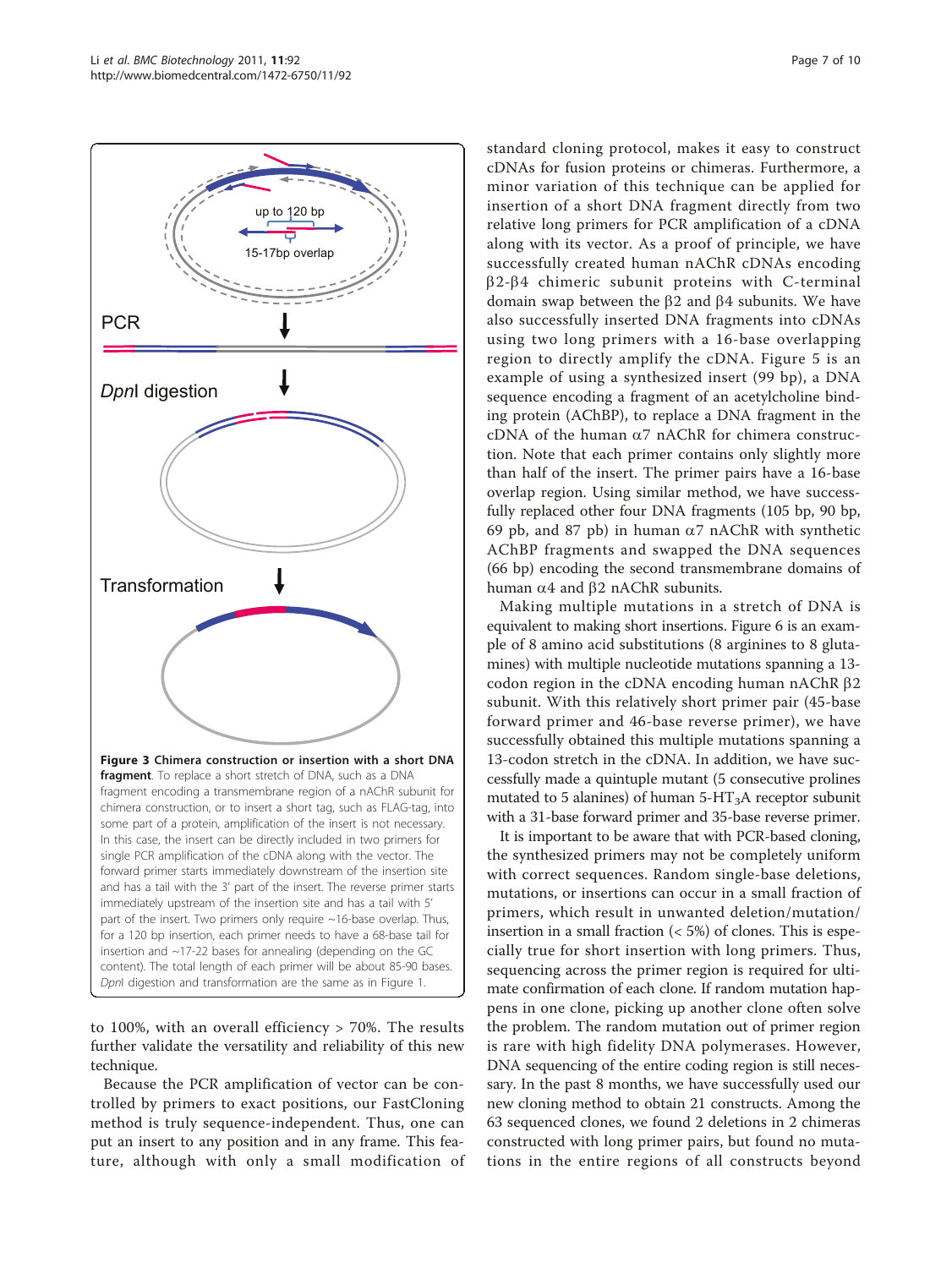<span id="page-9-0"></span>Li et al. BMC Biotechnology 2011, <sup>11</sup>:92 http://www.biomedcentral.com/1472-6750/11/92



plasmid. (D) Clone validation by restriction digestion to exclude unusual constructs. Lane 1: 1 Kb plus DNA ladder, Lanes 2-11: target clones double digested with KpnI and NheI. Note that this digestion resulted in a pGEM vector and an insert with  $\alpha$ 9 nAChR plus the 5'UTR and 3'UTR of Xenopus  $\beta$ -globin.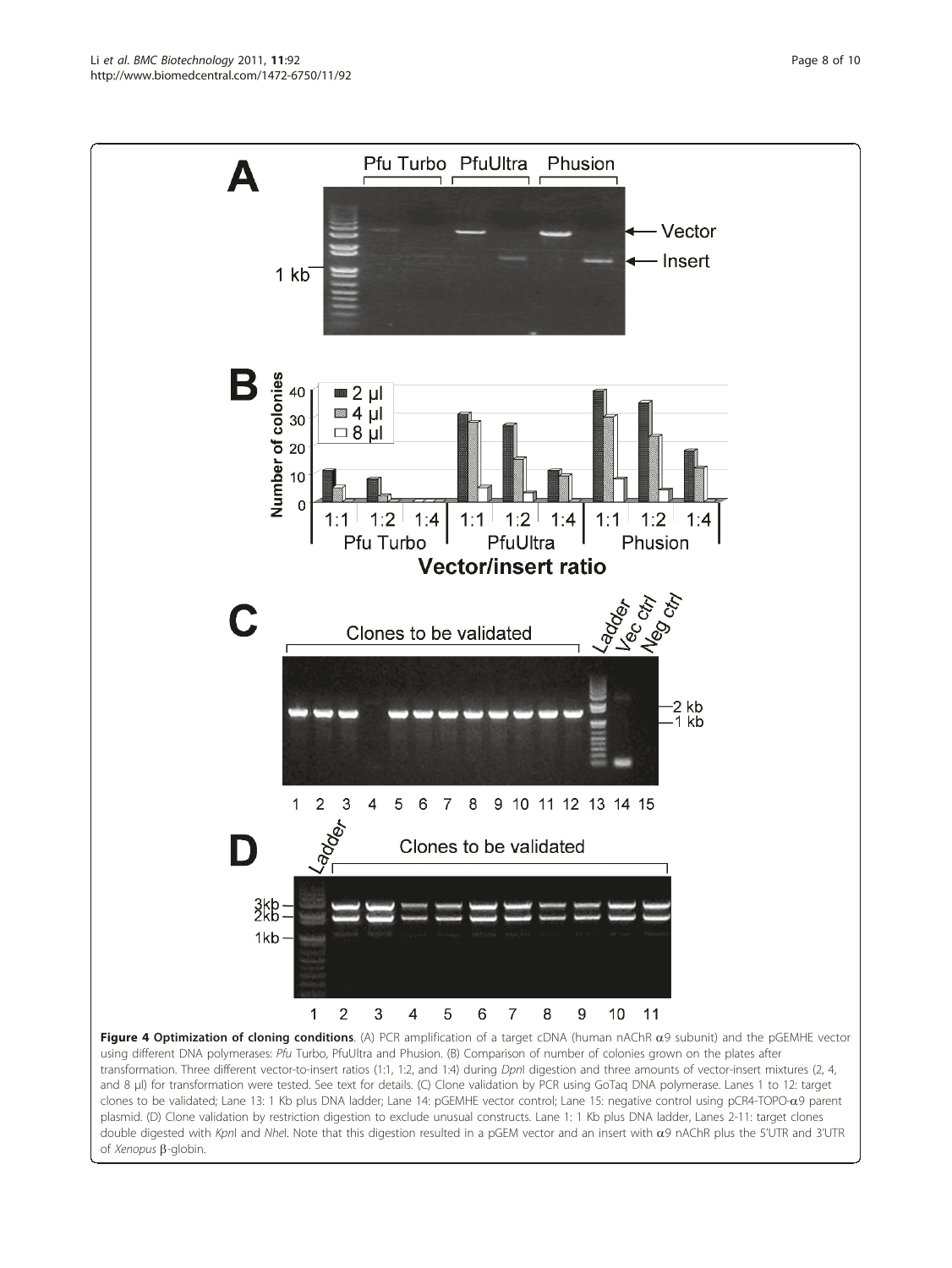<span id="page-10-0"></span>

arginine (R, in bold) codons (top) to be substituted by glutamine (Q) codons (bottom). Mutated nucleotides are indicated in red. (B) Actual forward (45-base) and reverse (46-base) primers with 16 bp overlapping in their 5' ends.